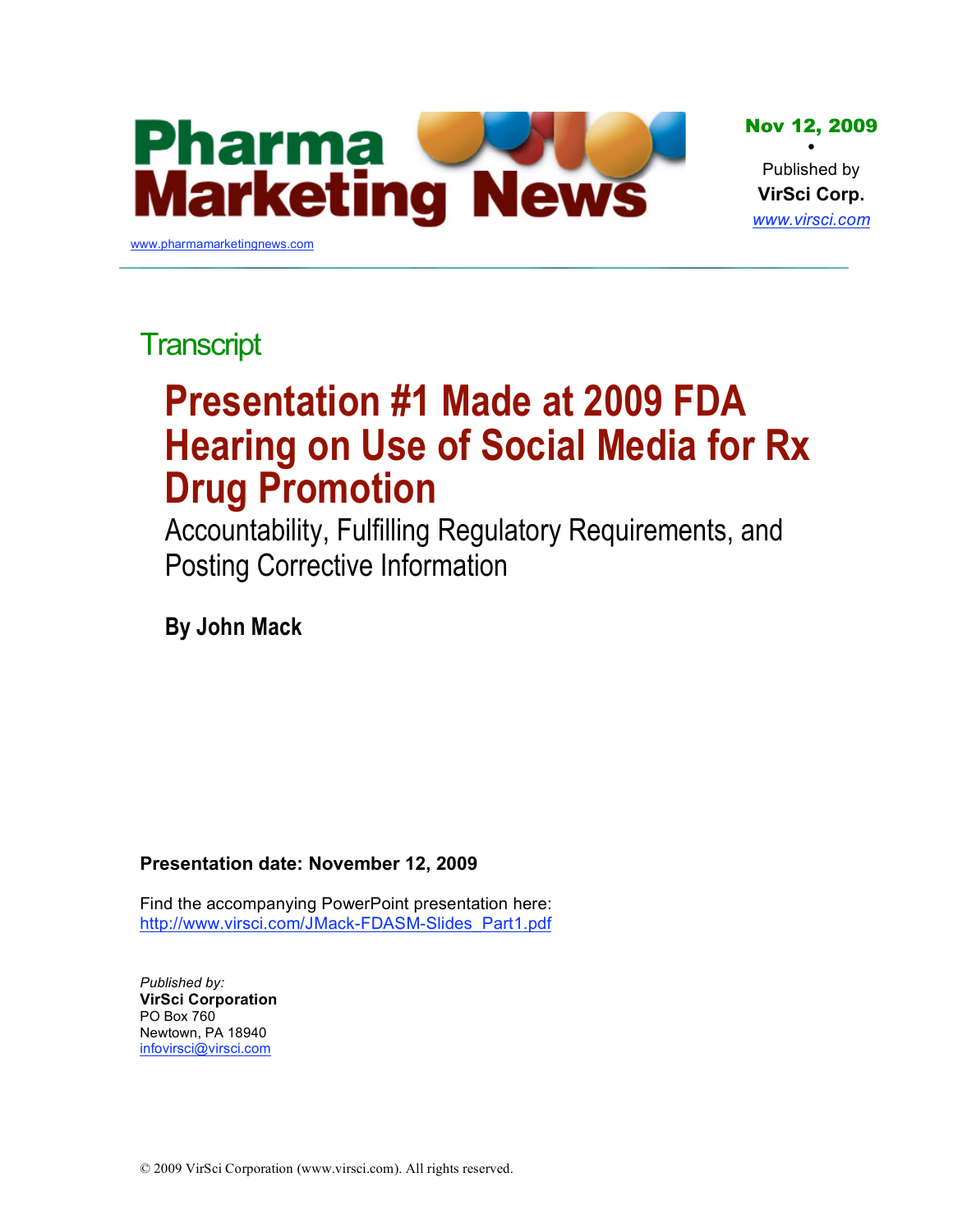#### $SIJDE 1$

Good morning. I am John Mack, Publisher of Pharma Marketing News and Pharma Marketing Blog. Today I will present what I learned from a survey of my readers regarding the questions FDA posed in its September 21, 2009, public notice.

#### SLIDE 2:

I was a panel member at the 1996 public hearing. That meeting inspired me to co-found the Internet Healthcare Coalition, a non-profit group that developed the eHealth Code of Ethics, which addresses the problem of misleading health information on the Internet. In other words, I am more than just another blogger with an axe to grind.

But I DO have an axe to grind! On my blog I often criticize the FDA and PhRMA for not aggressively correcting violations of regulations and voluntary guidelines regarding direct-to-consumer communications via the Internet. I was the first and only person, for example, to suggest in late 2006 that the so-called "one-click rule" violated FDA regulations.

#### SLIDE 3:

Via the Internet, I reach a large audience of professionals, the majority of whom are pharmaceutical marketing and sales professionals who are employed at drug companies or at agencies and outside vendors working for the drug industry. This is also a community that I often engage in conversation. Sometimes, the best conversation occurs when I ask opinions in surveys, such as the one I will talk about today.

#### SLIDE 4:

The survey I present today asked my readers to respond to FDA's 19 questions. As of November 1, 2009, 354 responses have been collected. The vast majority – 80% – of respondents support the pharmaceutical industry. Twenty-three percent work for pharmaceutical companies and 47% for service providers, agencies, consultancies, etc.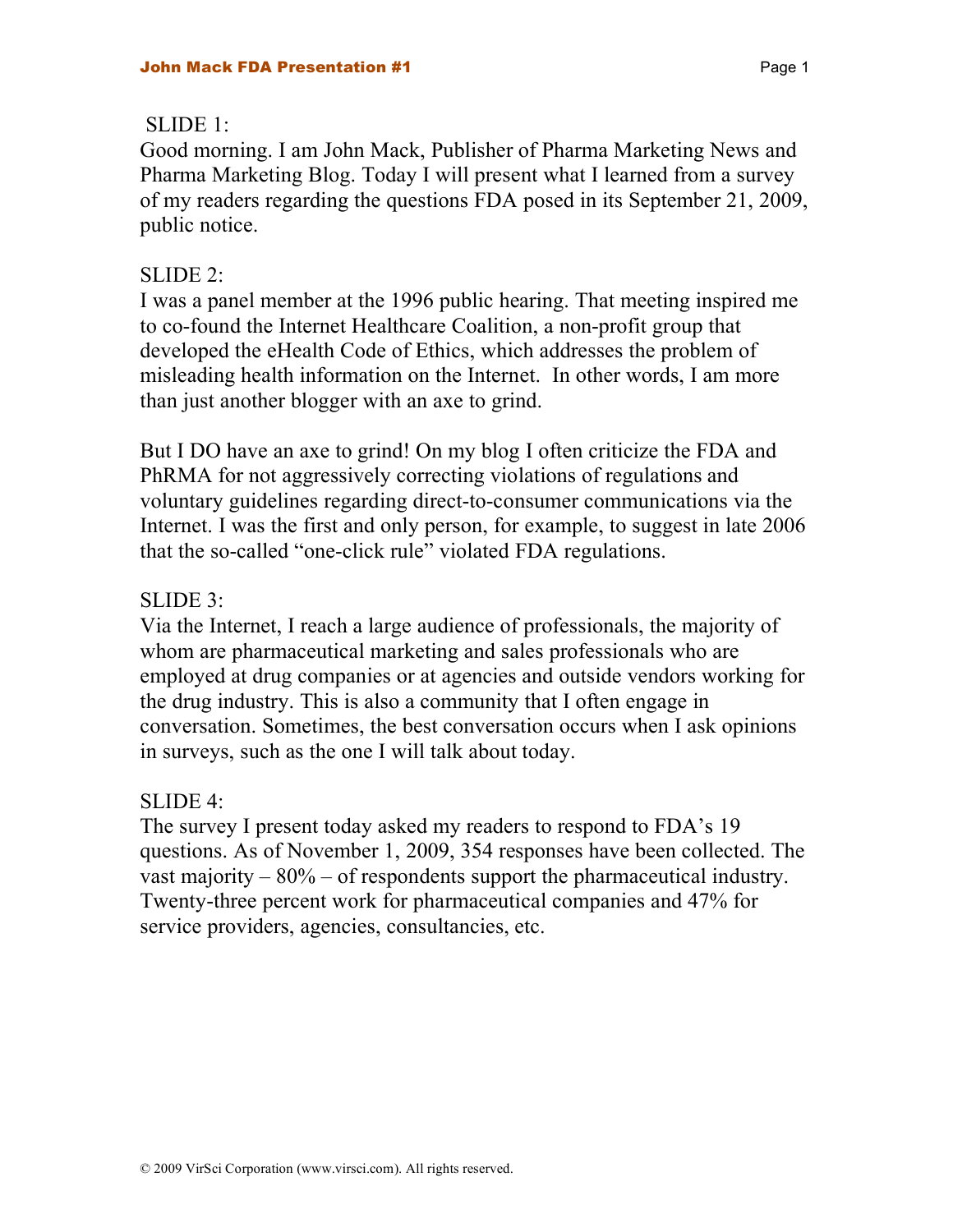Although FDA asked open-ended questions, my survey included possible answers to the questions. I developed these choices based on my experience with the issues and from comments submitted as the survey progressed. The results are by no means scientific, but interesting nevertheless.

The hundreds of comments received are even more valuable than the votes for specific solutions. While not many pharma company representatives are speaking here today, their employees have spoken through my survey and you should hear what the "rank-and-file" have to say.

#### SLIDE 5:

Today, I cover Accountability, Fulfilling Regulatory Requirements, and Posting Corrective Information. Because of time limitations, I will present only a few main takeaways and support them with data from the survey. The complete results of the survey, which will continue to be hosted online through January, 2010, will be submitted to the public docket.

#### SLIDE 6:

With regard to accountability, results from the survey suggested several best practices, namely:

- DISCLOSURE of involvement with or influence over 3rd-party social media content should be prominently displayed **alongside** relevant content when possible.
	- o Half of survey respondents agree [DATA IN NEXT SLIDE]
- Each company should have a **Public Social Media Policy** that includes a notice of its disclosure and other policies relating to social media.
	- o About two-thirds of survey respondents agree [DATA IN NEXT SLIDE]
- Companies should monitor social media sites for unauthorized use or modification of its approved content and make a best effort to remove or correct the content. But they should **only** be REQUIRED to do so **for sites owned or directly sponsored by them**.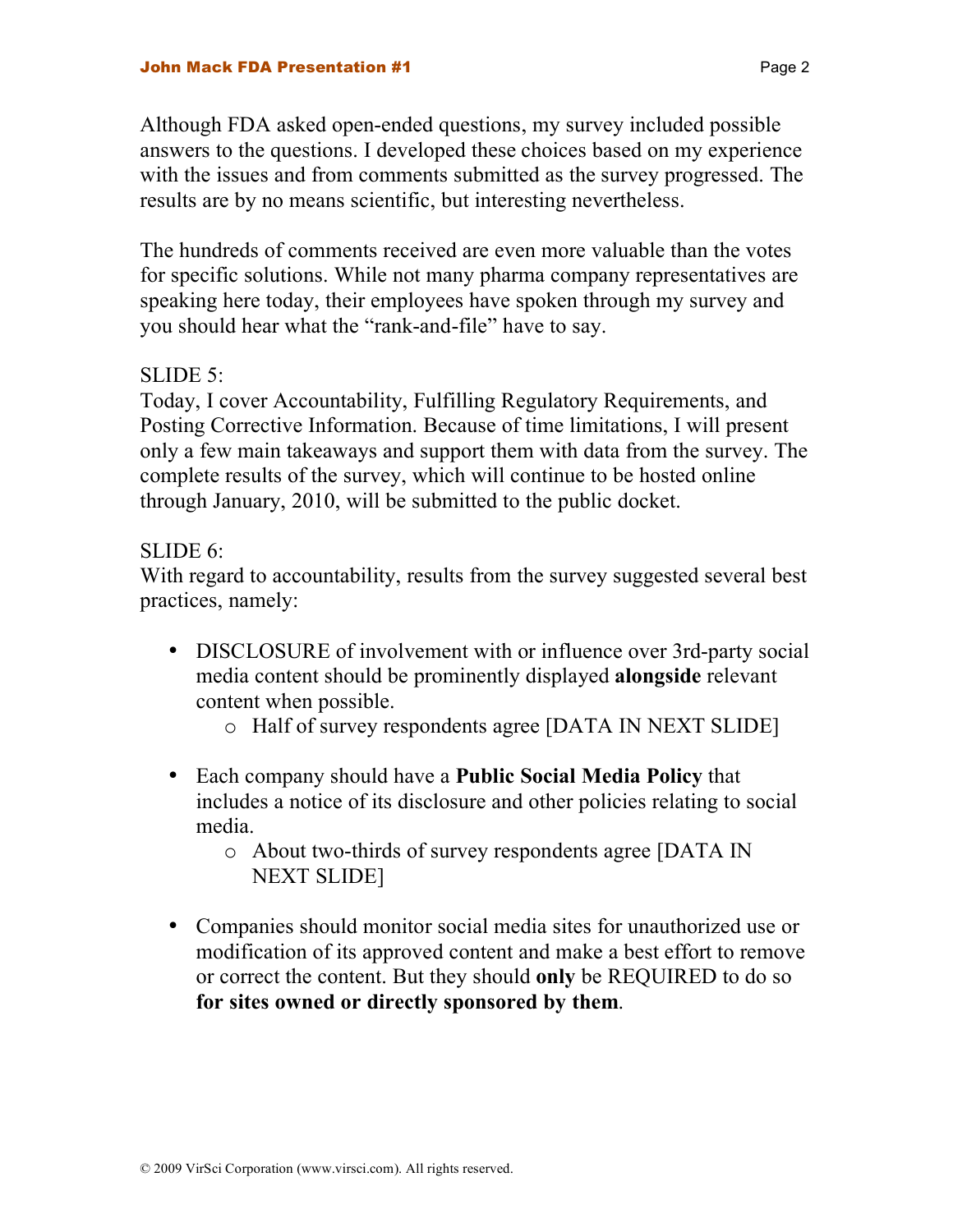#### $SLIDE 7<sup>1</sup>$

FDA asked: "How should companies disclose their involvement or influence over discussions or material, particularly discussions or material on thirdparty sites?" Respondents to the survey could choose one or more of the answers shown in this slide and/or submit additional comments:

# [REFER TO SLIDE]

- Disclosure is necessary only when content is paid for
- Disclosure should be prominently displayed alongside relevant content when possible
- Disclosure and disclaimers should be included prominently on the corporate website near any links to social media outlets
- Each company should have a public SM policy that includes a notice of its transparency policies

I've divided the answers into three categories: (1) all respondents, (2) respondents who say they work within pharma companies, and (3) respondents who say they work for companies that supply services to pharma companies. The numbers in parantheses indicate the number of responses for each group.

## **Public Social Media Policy**

I was surprised that a majority of respondents agreed that each company should have a public social media policy. Whereas FDA regulates labeling and promotion, FTC regulates unfair and deceptive trade practices. FTC, for example, can go after companies that violate public policies, FDA can't. PhRMA suggested that FDA and FTC "redouble their enforcement efforts against fraudulent activities on the Internet." A public social media policy is a good example of how FTC can get involved. Just a thought.

## SLIDE 8:

It's a no-brainer that paying directly for content is a good parameter for determining influence over  $3<sup>rd</sup>$ -party content. Even ads placed alongside content can be seen to influence that content.

I also believe that **non-monetary gifts** such as "wining and dining" or inviting bloggers to events or hiring bloggers as "consultants" can influence content. Again, that may be of more interest to the FTC than the FDA.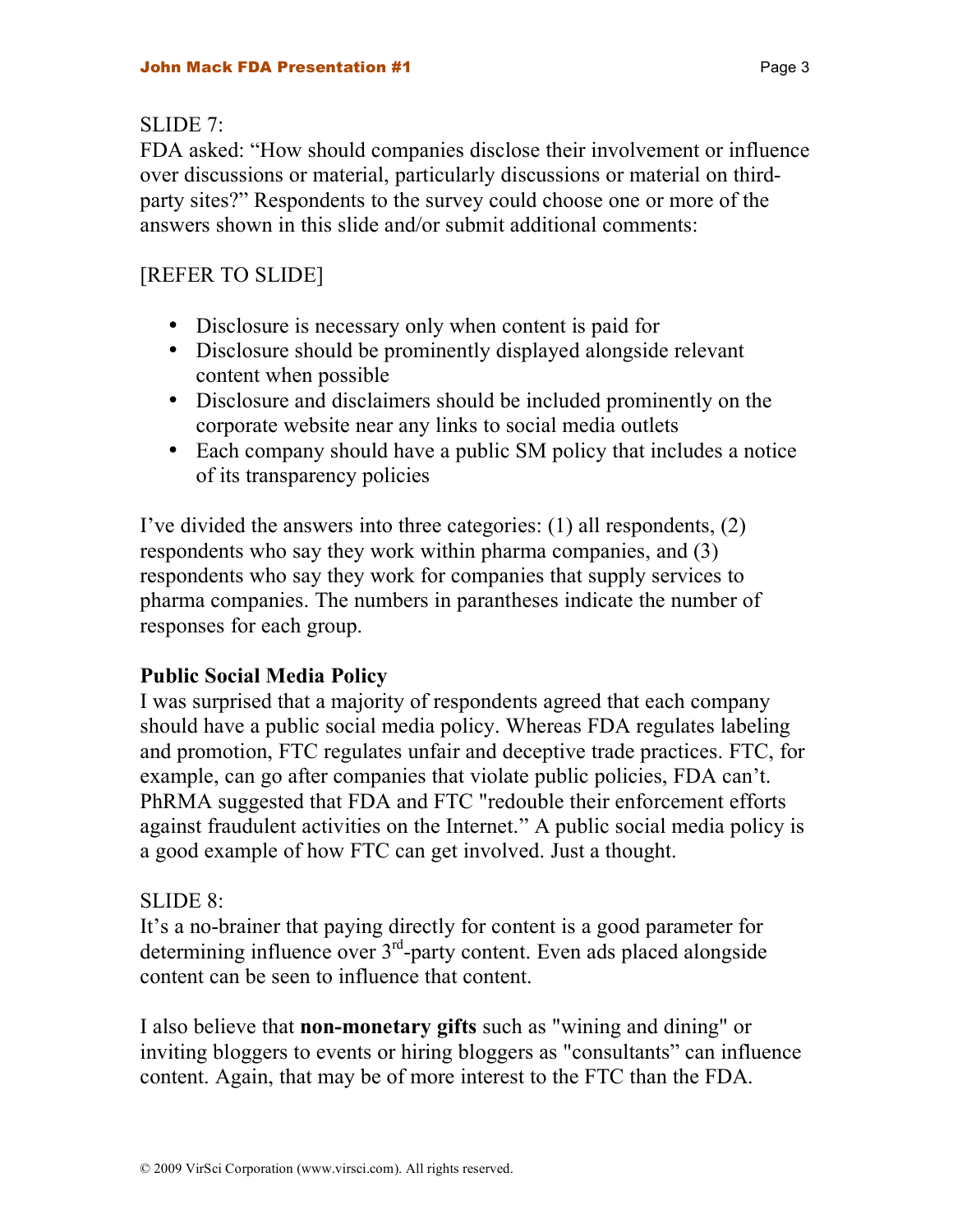#### SLIDE 9:

Independence and influence are on opposite sides of the same coin. The vast majority of survey respondents believe that directly paying someone to post discussions on social media sites such as Twitter means that the content is not independent.

#### **Grants vs Ads**

Respondents did not feel that there was much difference between sponsoring discussions by paid ads or through independent grants. Patient communities and the public health, however, can benefit from sponsorship. For that, independent grants are preferable to paid ads. As pointed out in the 1996 hearing, however, "independent grants" may be an oxymoron – grants may not be renewed if the grantee does not live up to expectations, even if those expectations are not voiced by the grantor.

#### SLIDE 10:

Are there different considerations that should be weighed depending on the specific social media platform that is used or based on the intended audience? Respondents frequently mentioned **space limitations**. I think PhRMA and other presenters have solutions that address this issue and I will have more to say on that shortly.

Other special considerations from respondents frequently mentioned in comments:

- Patients vs Healthcare Providers
- Marketing vs Disease awareness
- User-generated-content vs Pharma-generated content
- Children vs Adults

#### SLIDE 11:

Respondents most often have seen unauthorized content on sites such as the following:

- YouTube
- Wikipedia
- Twitter accounts
- Blogs
- discussion boards
- Google Sidewiki comments on drug.com sites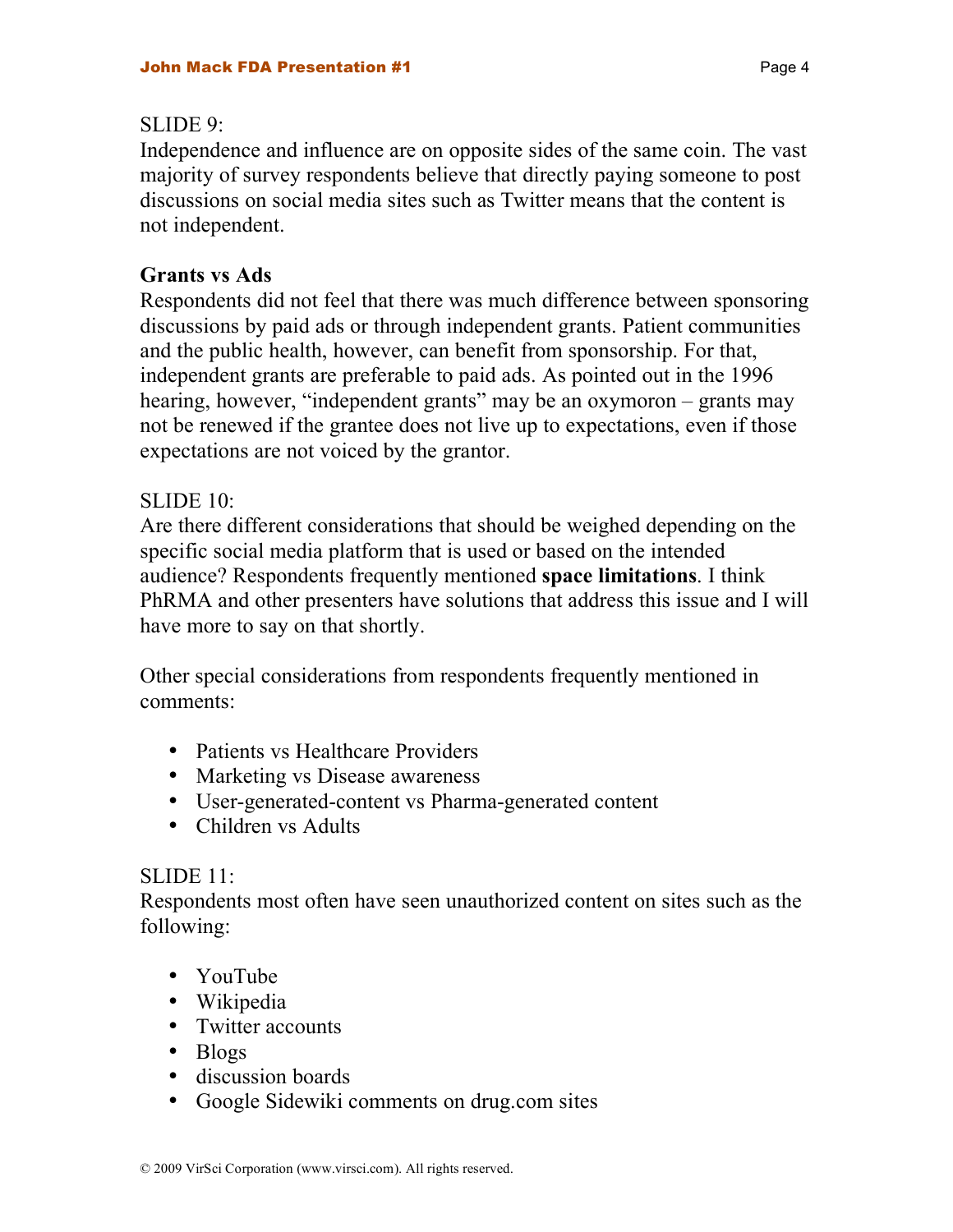#### **Sidewiki**

Sidewiki is a good example of how quickly technology can change and how difficult it is for regulatory authorities to adapt to that change.

Sidewiki allows anyone to attach comments to any Web page. Recently, I posted a sidewiki comment about a possible adverse event on Viagra.com. I haven't yet heard from Pfizer and do not know if it was reported to the FDA. By the way, I shared my sidewiki comments with my Twitter and Facebook friends and it quickly spread throughout the Internet. Search Google for "sidewiki Viagra" and you'll find it at the top of the page, just under a paid ad for Viagra.com

Some people think sidewiki is a "game changer"; I think it is a public health nuisance if not worse. Pharma companies should demand that Google provide them and other healthcare companies with an option to **block sidewiki on an entire site with one simple registration of a URL**.

Let's move on to fulfilling regulatory requirements

SLIDE 12:

Key learnings from my survey regarding fair balance include:

- Media agnostic regulations are not popular among industry experts, as I will show in the next slide.
- **The "One-Click Rule" is desired by the industry.** However, most often it takes two clicks to reach the approved labeling (PI).
- There are some **ideas for dealing with space limitations** imposed by certain social media apps. The second slide after this gets into specifics, such as:

o Use of hash tags in Tweets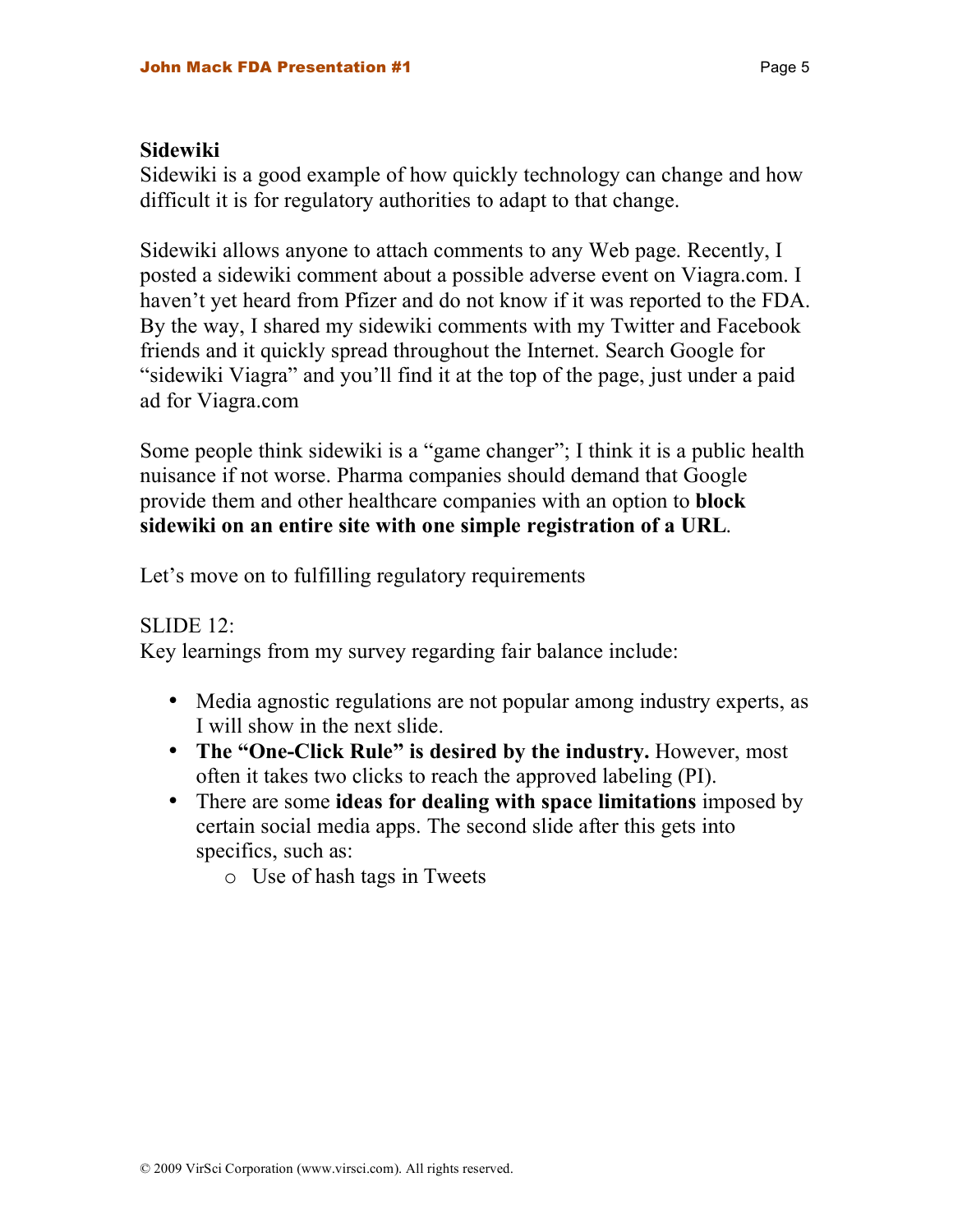#### $SLIDE$  13 $\cdot$

As I mentioned, pharma people want the one-click rule. If not that, they would prefer two clicks.

#### **Problem with PI**

#### **The problem is not the number of clicks, but what the click leads to**.

FDA may say it's OK to link to the approved labeling, ie, the package insert. But almost everyone agrees that most PIs are not readable by the average consumer. It seems to me that the Internet allows for a much more userfriendly presentation of fair balance.

#### $SLIDE$  14 $\cdot$

Several ideas were offered about how to present fair balance information when space is limited. Some people believe that linking to the package insert is sufficient.

#### **Hash Tags and Other Symbols**

Survey respondent offered a few creative ways to get around the space limitation problem, such as a special hash tag to be used in all branded tweets. If each product was assigned a unique hash tag by the FDA and all product tweets were required to include that hash tag, then the FDA, consumers, and healthcare professionals could easily review all the product tweets and ensure they obey regulations regarding fair balance presentation.

PhRMA has suggested a universal, graphical FDA-authorized safety symbol. A good idea, but it does not allow easy monitoring, in my opinion.

#### SLIDE 15:

It doesn't seem that there is much data to support conclusions about whether different types or formats of presentations have a positive or negative impact on the public health. Some survey respondents, however, cited a few cases that support a **positive impact** such smoking cessation social media programs.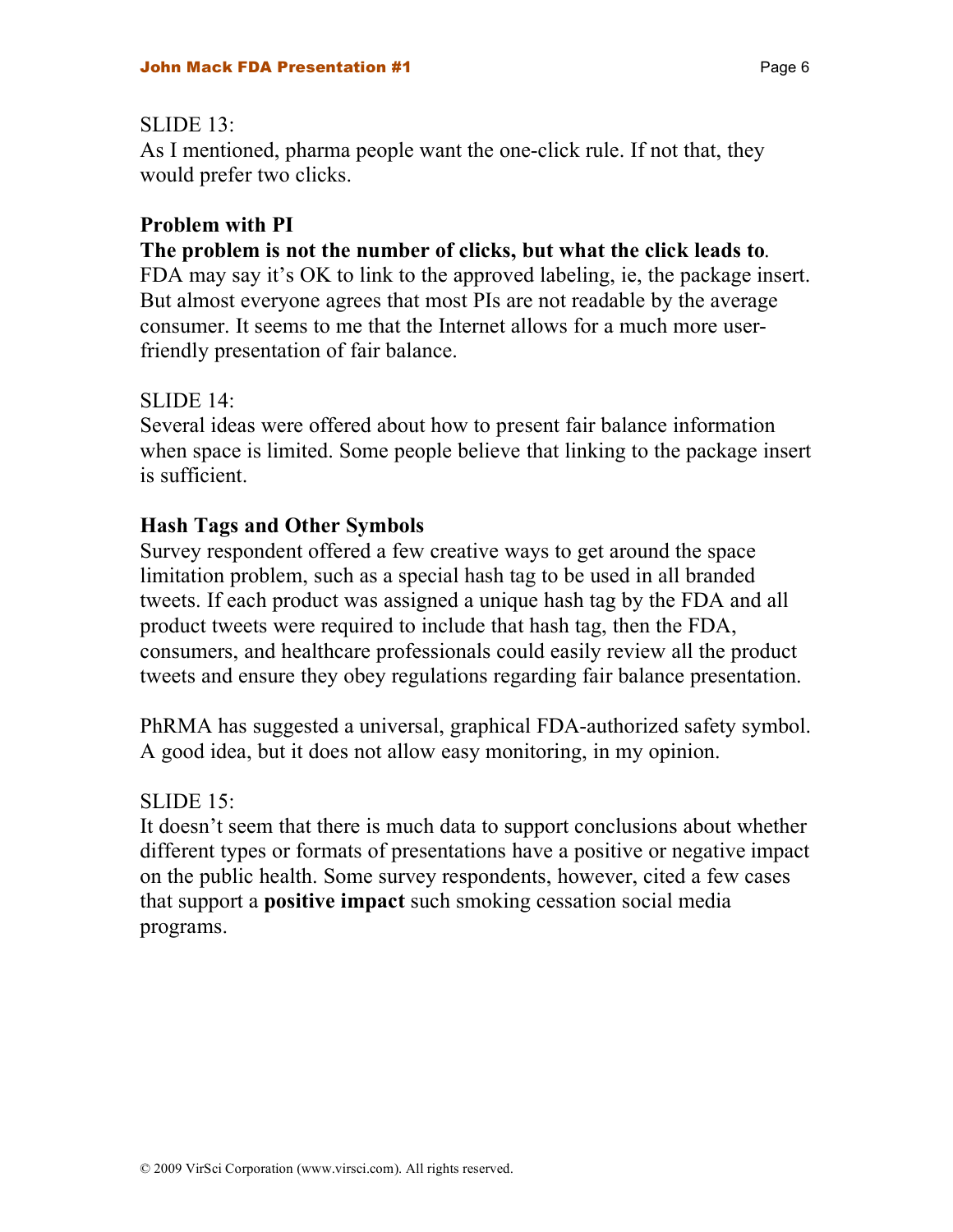$SLIDE 16$ 

Some innovative ideas for submission of social media promotional materials to FDA were suggested, including:

- o **Registering sites with FDA** for the agency to monitor
- o Submitting a **"template";** that is, a design and sample content from the social media site

But there was no consensus opinion. Regulations that are too stringent will prevent companies from carrying on two-way conversations with consumers and healthcare providers. Such conversations can have a beneficial impact on public health, **especially when clarifying or correcting misinformation**.

#### SLIDE 17:

Survey respondents suggested several specific ideas for submitting social media content for FDA approval, which I already mentioned. The details are in the comments, which I won't get into here.

The main takeaway is that **only a small minority believe it cannot be done**.

#### SLIDE 18:

Correcting misinformation about regulated products on the Internet is a major issue. The consensus among survey respondents is that correcting misinformation on social media sites not controlled by the company **should not be mandated**.

**Correcting Misinformation Should Be Handled Like AE Reporting**

Survey respondents offered some support for requiring pharma companies to make an effort to **correct misinformation that is a real danger to public health**. This kind of misinformation should be treated **exactly like adverse event information**. That is

- Sponsors should not be expected to screen for misinformation on third-party Websites not under their control.
- However, if a Sponsor becomes aware of misinformation on such sites that is a threat to public health, the Sponsor should review the information and determine whether it should be corrected.